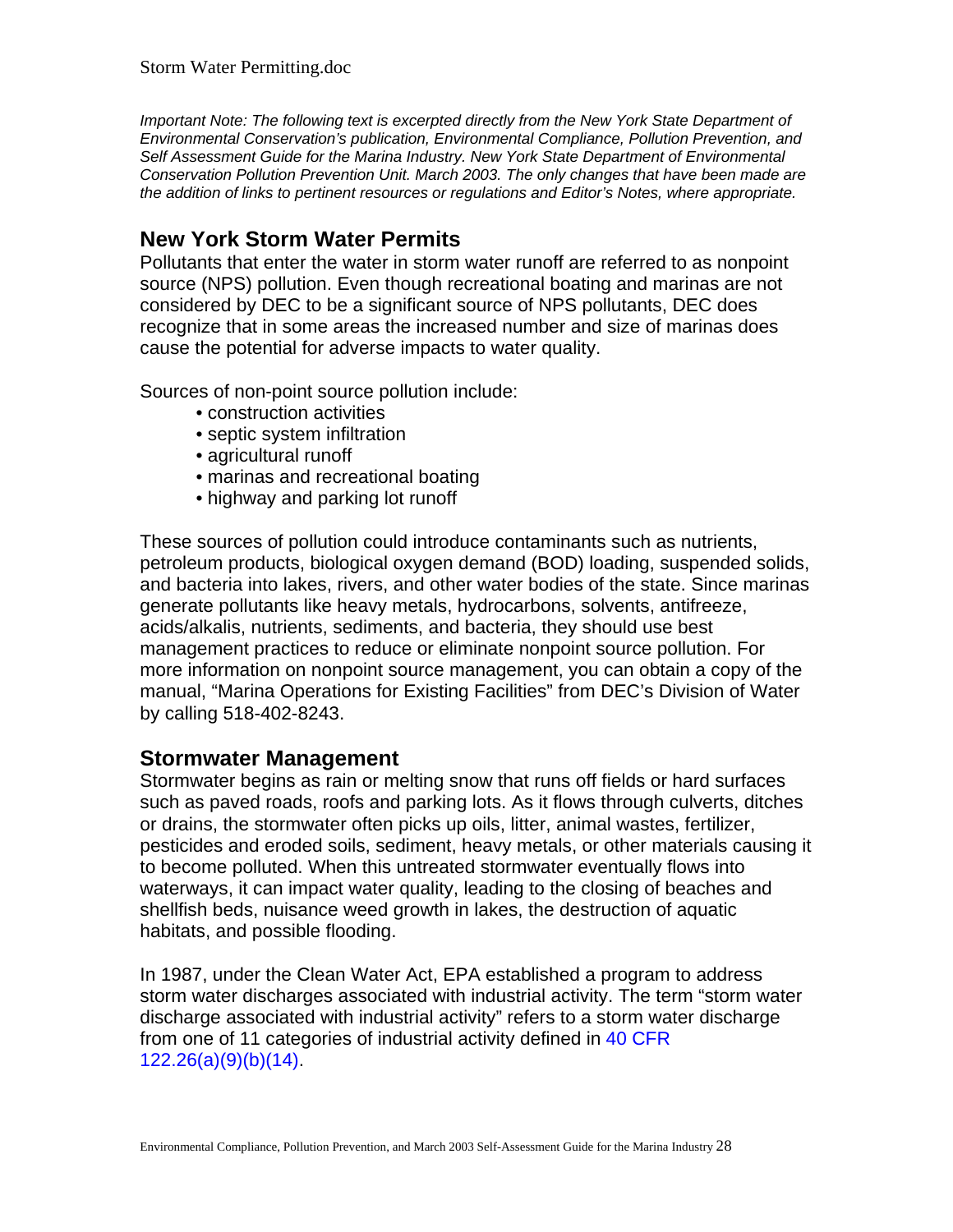http://www.access.gpo.gov/nara/cfr/waisidx\_99/40cfr122\_99.html Five of the categories are defined by SIC codes, while the other six are identified through narrative descriptions of the regulated industrial activity. All marinas that are subject to the general storm water permit will fall into Category (xi) because they have a standard industrial code of 34, and may fall into Category (i) because this category includes any facility, regardless of size, that is subject to toxic pollutant effluent guidelines.

Storm water permits are required when water from your facility is conveyed to a surface water body. If your facility's storm water discharge goes directly into a combined storm sewer and sanitary sewer system that conveys the storm water to a POTW, then your facility may not need a general storm water permit. Check with your regional DEC office to determine if your facility is exempt from obtaining a storm water permit.

Storm water permits will help DEC recognize what wastes may eventually end up in the state's waterways. To this end, DEC issues storm water permits that cover discharges from roads with drainage systems, catch basins, curbs, gutters, ditches, man-made channels, or storm drains, which are used for collecting and conveying storm water directly related to manufacturing, processing, or raw material storage areas at industrial facilities.

DEC issues two types of storm water permits: individual permits or general permits. An individual permit is more complex and requires substantial data collection and reporting as compared to a general permit. Your facility can apply for a general permit by the following procedure:

- First, develop and implement a **Storm Water Pollution Prevention Plan**.\* To do this, you must obtain a copy of the *SPDES General Permit for Storm Water Discharges*. You can get a copy by calling your DEC regional office. (http://www.seagrant.sunysb.edu/marinabmp/pdfs/DEC\_ regional offices.pdf) You can write the Storm Water Pollution Prevention Plan or have a consultant prepare it. This plan does not have to be submitted to DEC, but must remain on the premises in case a DEC inspector needs to review it.
- Second, submit a "Notice of Intent, Transfer, Termination" (NOITT) to: DEC, 625 Broadway, Albany, NY 12233, Attention: Joe DiMura. To download a copy of the NOITT go to: www.dec.state.ny.us/website/dcs/permits/olpermits/noitt.pdf

General permits may require some type of monitoring, depending on the type of facility. Usually, marinas may only be required to do visual monitoring. Information on storm water management can be found on DEC's website at: www.dec.state.ny.us/website/dow/mainpage.htm